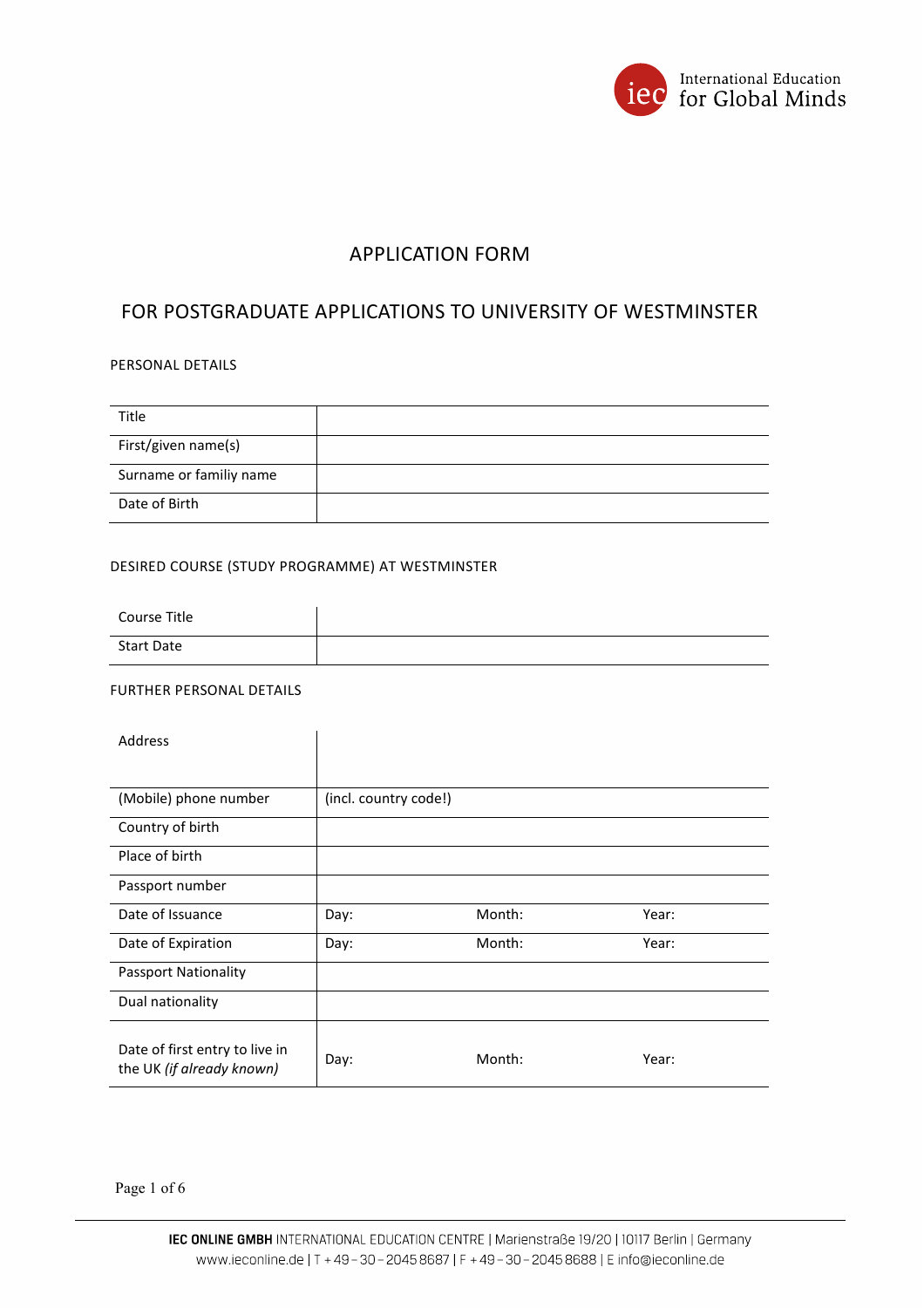

| Do you currently have a UK<br>visa?               | Yes:<br>No: |              |
|---------------------------------------------------|-------------|--------------|
| Do you need a student visa to<br>study in the UK? | $\circ$     | Yes          |
|                                                   | $\circ$     | No           |
|                                                   | $\circ$     | I don't know |

## FORMER SCHOOL/HIGH SCHOOL DETAILS

| School / college<br>name |                             |
|--------------------------|-----------------------------|
| Start date<br>(mm/yyyy)  |                             |
| End date<br>(mm/yyyy)    |                             |
| Attendance               | Full-time<br>Part-time<br>□ |
| Final grade              |                             |

### **CURRENT** UNIVERSITY/COLLEGE DETAILS

| Institution name              |                             |
|-------------------------------|-----------------------------|
| Country of study              |                             |
| (current) Grade               |                             |
| Subject (title of<br>studies) |                             |
| Start date<br>(mm/yyyy)       |                             |
| End date (mm/yyy)             |                             |
| Attendance                    | Full-time<br>$\Box$         |
|                               | Part-time<br>$\Box$         |
|                               | Distance Learning<br>$\Box$ |
| <b>Status</b>                 | Completed<br>$\Box$         |
|                               | Ongoing<br>$\Box$           |
| <b>Award Title</b>            |                             |
|                               |                             |

Page 2 of 6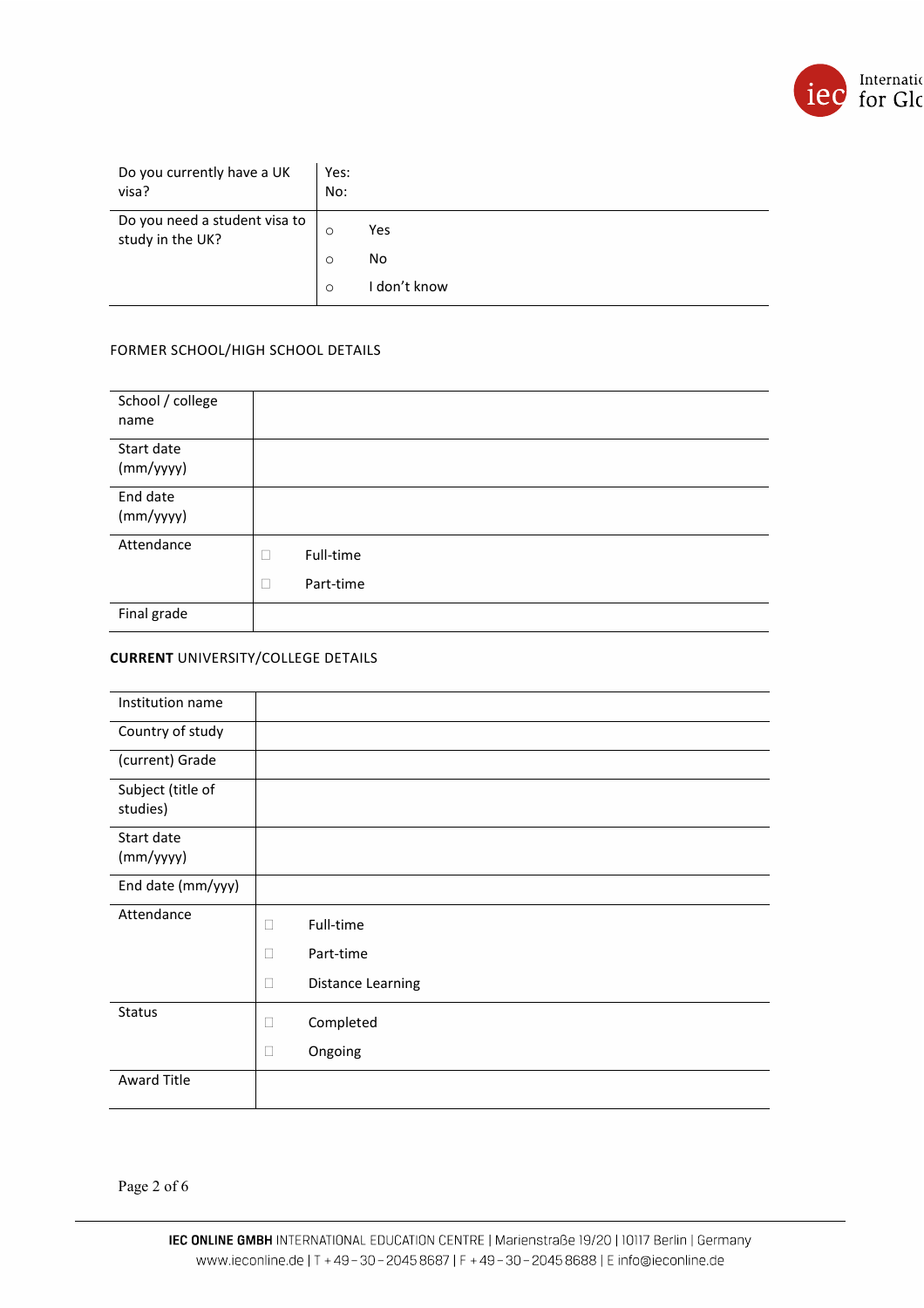

## **FORMER** UNIVERSITY/COLLEGE DETAILS

| Institution name              |                                    |
|-------------------------------|------------------------------------|
| Country of study              |                                    |
| (current) Grade               |                                    |
| Subject (title of<br>studies) |                                    |
| Start date<br>(mm/yyyy)       |                                    |
| End date (mm/yyy)             |                                    |
| Attendance                    | Full-time<br>□                     |
|                               | Part-time<br>$\mathbf{L}$          |
|                               | <b>Distance Learning</b><br>$\Box$ |
| Status                        | Completed<br>□                     |
|                               | Ongoing<br>$\Box$                  |
| <b>Award Title</b>            |                                    |

### ENGLISH PROFICIENCY

| <b>IELTS</b><br>Test centre:<br>Reading:<br>Listening |                | Test Date:<br>Writing:<br>Speaking: |            |
|-------------------------------------------------------|----------------|-------------------------------------|------------|
| <b>TOEFL</b>                                          |                |                                     |            |
| Test centre:                                          |                | Test Date:                          |            |
| Reading:                                              |                | Writing:                            |            |
| Listening                                             |                | Speaking:                           |            |
| Other:                                                | Name:<br>Date: |                                     | Result(s): |
| <b>WORK EXPERIENCE</b>                                |                |                                     |            |
| Employer 1                                            |                |                                     |            |
| Employer name                                         |                |                                     |            |
| Employer address                                      |                |                                     |            |
|                                                       |                |                                     |            |

Page 3 of  $6\,$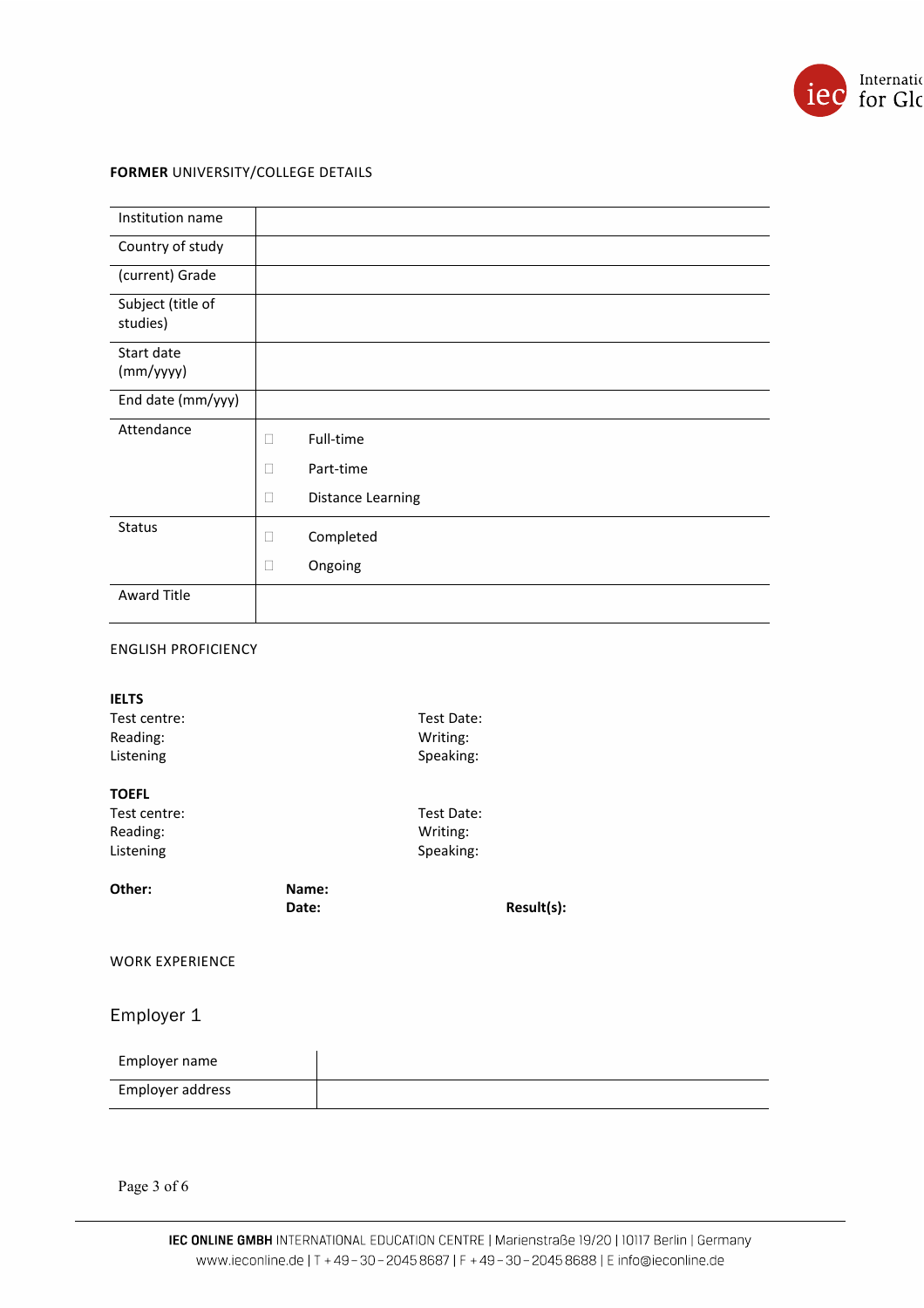

| Telephone number                         | (+ country code) |
|------------------------------------------|------------------|
| Job description (short/bullet<br>points) |                  |
| <b>Start Date</b>                        |                  |
| <b>End Date</b>                          |                  |
| Full or part time?                       |                  |
| Voluntary?                               |                  |

## Employer 2

| Employer name                            |                  |
|------------------------------------------|------------------|
| Employer address                         |                  |
| Telephone number                         | (+ country code) |
| Job description (short/bullet<br>points) |                  |
| <b>Start Date</b>                        |                  |
| <b>End Date</b>                          |                  |
| Full or part time?                       |                  |
| Voluntary?                               |                  |

HOW DO YOU PROPOSE TO FINANCE FEES AND SUBSEQUENT COST FORT HE COURSE OF STUDY?

- Self/Family
- Employer
- □ Scholarship
- Other:

DO YOU HAVE A RELEVANT CRIMINAL CONVICTION?

- Yes:
- No

DISABILITY/SPECIAL NEED

- No
- Yes, please explain:

Page 4 of 6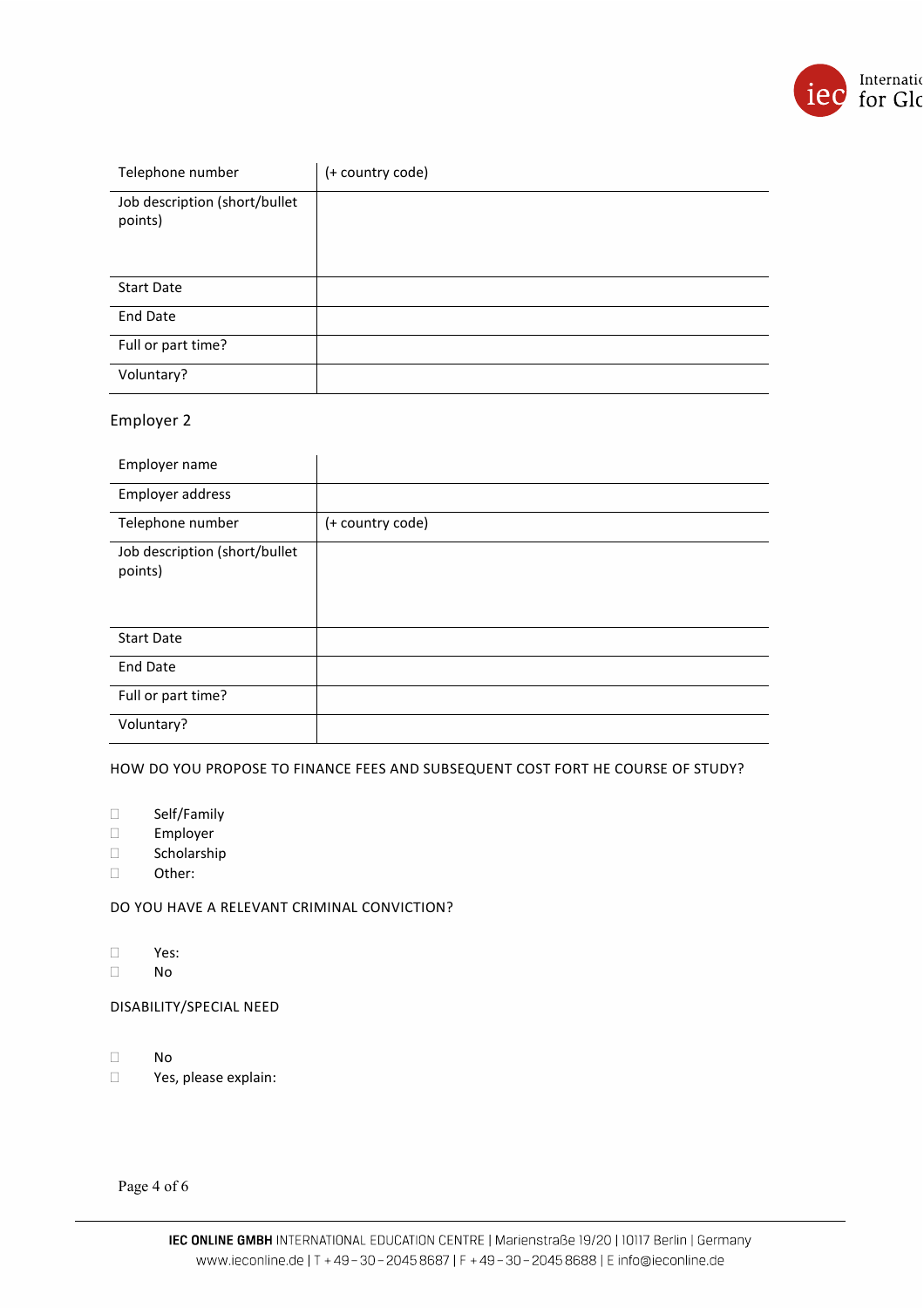

#### REFEREE DETAILS

#### Referee 1

| Name                                  |                   |
|---------------------------------------|-------------------|
| Position/Relationship<br>to applicant |                   |
| Organisation                          |                   |
| Address                               |                   |
| Email                                 |                   |
| Telefone                              | (+ country code!) |

#### Referee 2

| Name                                  |                   |
|---------------------------------------|-------------------|
| Position/Relationship<br>to applicant |                   |
| Organisation                          |                   |
| Address                               |                   |
| Email                                 |                   |
| Telefone                              | (+ country code!) |

#### **DECLARATION**

In submitting this application you are confirming that all of the information provided is correct and agree to adhere to all relevant policies, rules and regulations as listed in the Student Terms and [Conditions document.](https://www.westminster.ac.uk/about-us/our-university/corporate-information/policies-and-documents-a-z/terms-and-conditions-for-students)

Please note: The University of Westminster is obliged to send student data to relevant government agencies for their use, such as the Higher Education Statistics Agency (HESA) and the Higher Education Funding Council (HEFCE), and that in applying to study at the University you are agreeing to our Data [Protection policy.](https://www.westminster.ac.uk/about-us/our-university/corporate-information/information-compliance-and-records-management/data-protection)

For details of all associated policies, rules and regulations, as well as the University's Data Protection policy, please refer to the Studen[t Terms and Conditions document.](https://www.westminster.ac.uk/about-us/our-university/corporate-information/policies-and-documents-a-z/terms-and-conditions-for-students)

| Place               |  |
|---------------------|--|
| Date                |  |
| Signature Applicant |  |

Page 5 of 6